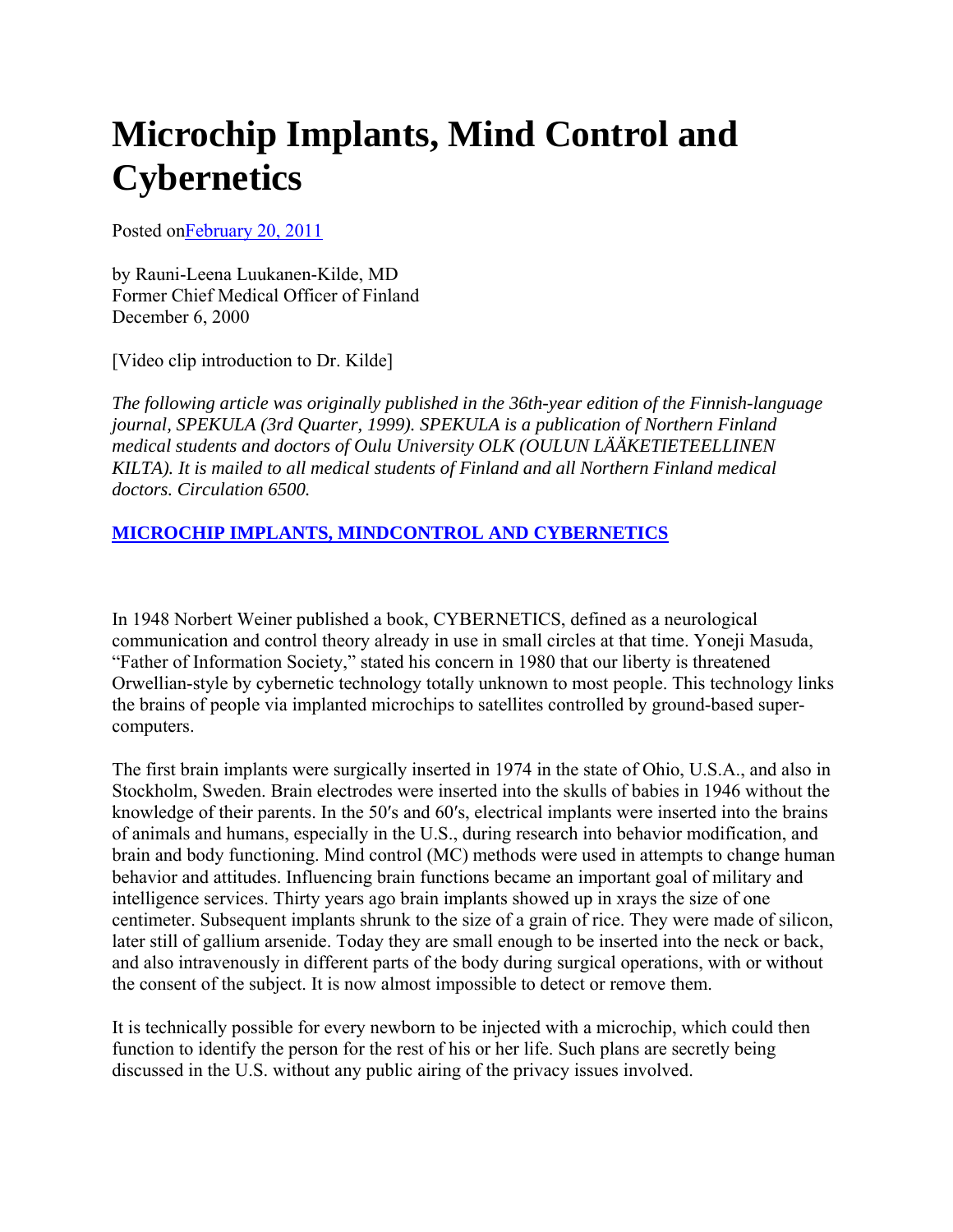In Sweden, Prime Minister Olof Palme gave permission in 1973 to implant prisoners, and Data Inspection's ex-Director General Jan Freese revealed that nursing-home patients were implanted in the mid- 1980′s. The technology is revealed in the 1972:47 Swedish state report, STATENS OFFICIELLA UTRADNINGER (SOU).

Implanted human beings can be followed anywhere. Their brain functions can then be remotely monitored by supercomputers and even altered through the changing of frequencies. Guinea-pigs in secret experiments have included prisoners, soldiers, mental patients, handicapped children, deaf and blind people, homosexuals, single women, the elderly, school children and any group of people considered "marginal" by the elite experimenters. The published experiences of prisoners in Utah State Prison, for example, are shocking to the conscience.

Today's microchips operate by means of low-frequency radio waves that target them. With the help of satellites, the implanted person can be tracked anywhere on the globe. Such a technique was among a number tested in the Iraq war, according to Dr. Carl Sanders, who invented the intelligence-manned interface (IMI) biotic, which is injected into people. (Earlier during the Vietnam War, soldiers were injected with the Rambo chip, designed to increase adrenaline flow into the bloodstream.) The U.S. National Security Agency's (NSA) 20 billion bits/second supercomputers could now "see and hear" what soldiers experience in the battlefield with a remote monitoring system (RMS). When a 5-micromillimeter microchip (the diameter of a strand of hair is 50 micromillometers) is placed into optical nerve of the eye, it draws neuroimpulses from the brain that embody the experiences, smells, sights and voice of the implanted person. Once transferred and stored in a computer, these neuroimpulses can be projected back to the person's brain via the microchip to be re-experienced. Using a RMS, a land-based computer operator can send electromagnetic messages (encoded as signals) to the nervous system, affecting the target's performance. With RMS, healthy persons can be induced to see hallucinations and to hear voices in their heads. Every thought, reaction, hearing and visual observation causes a certain neurological potential, spikes, and patterns in the brain and its electromagnetic fields, which can now be decoded into thoughts, pictures and voices. Electromagnetic stimulation can therefore change a person's brainwaves and affect muscular activity, causing painful muscular cramps experienced as torture.

The NSA's electronic surveillance system can simultaneously follow and handle millions of people. Each of us has a unique bioelectrical resonance frequency in the brain, just like we have unique fingerprints. With electro-magnetic frequency (EMF) brain stimulation fully coded, pulsating electromagnetic signals can be sent to the brain, causing the desired voice and visual effects to be experienced by the target. This is a form of electronic warfare. U.S. astronauts were implanted before they were sent into space so their thoughts could be followed and all their emotions could be registered 24 hours a day.

The Washington Post reported in May 1995 that Prince William of Great Britain was implanted at the age of 12. Thus, if he were ever kidnapped, a radiowave with a specific frequency could be targeted to his microchip. The chip's signal would be routed through a satellite to the computer screen of police headquarters, where the Prince's movements could be followed. He could actually be located anywhere on the globe.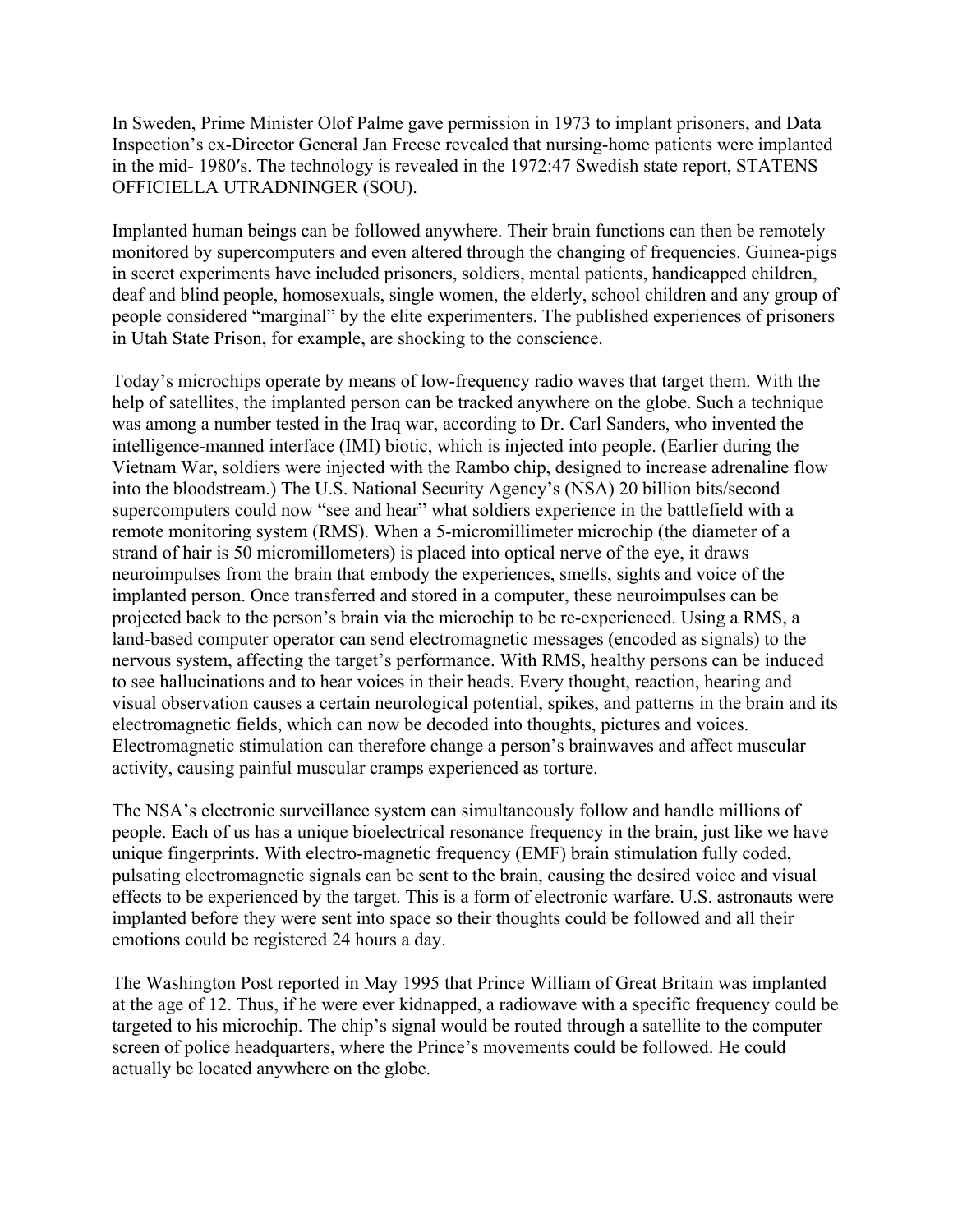The mass media have not reported that an implanted person's privacy vanishes for the rest of his or her life. S/he can be manipulated in many ways. Using different frequencies, the secret controller of this equipment can even change a person's emotional life. S/he can be made aggressive or lethargic. Sexuality can be artificially influenced. Thought signals and subconscious thinking can be read, dreams affected and even induced, all without the knowledge or consent of the implanted person. A perfect cyber-soldier can thus be created. This secret technology has been used by military forces in certain NATO countries since the 1980′s without civilian and academic populations having heard anything about it. Thus, little information about such invasive mind-control systems is available in professional and academic journals. The NSA's Signals Intelligence can remotely monitor information from human brains by decoding the evoked potentials (3.50HZ, 5 milliwatt) emitted by the brain. Prisoner experimentees in both Gothenburg, Sweden and Vienna, Austria have been found to have [missing word] brain lesions. Diminished blood circulation and lack of oxygen in the right temporal frontal lobes result where brain implants are usually operative. A Finnish experimentee experienced brain atrophy and intermittent attacks of unconsciousness due to lack of oxygen. Mind control techniques can be used for political purposes.

The goal of mind controllers today is to induce the targeted persons or groups to act against his or her own convictions and best interests. Zombified individuals can even be programmed to murder and remember nothing of their crime afterward. Alarming examples of this phenomenon can be found in the U.S. This "silent war" is being conducted against unknowing civilians and soldiers by military and intelligence agencies. Since 1980 electronic stimulation of the brain (ESB) has been secretly used to control people targeted without their knowledge or consent.

All international human rights agreements forbid nonconsensual manipulation of human beings — even in prisons, not to speak of civilian populations. Under an initiative of U.S. Senator John Glenn, discussions commenced in January 1997 about the dangers of radiating civilian populations. Targeting people's brain functions with electromagnetic fields and beams (from helicopters and airplanes, satellites, from parked white vans, neighboring houses, telephone poles, electrical appliances, mobil phones, TV, radio, etc.), is part of the radiation problem that should be addressed in democratically elected government bodies. In addition to electronic MC, chemical methods have also been developed. Mind-altering drugs and different smelling gasses affecting brain function negatively can be injected into air ducts or water pipes. Also, bacteria and viruses have been tested this way in several countries.

Today's supertechnology, connecting our brain functions via microchips (or even without them, according to the latest technology) to computers via satellites in the U.S. or Israel, poses the gravest threat to humanity. The latest supercomputers are powerful enough to monitor the whole world's population. What will happen when people are tempted by false premises to allow microchips into their bodies? One lure will be a microchip identity card. Compulsory legislation has even been secretly proposed in the U.S. to criminalize removal of an ID implant. Are we ready for the robotization of mankind and the total elimination of privacy, including freedom of thought? How many of us would want to cede our entire life, including our most secret thoughts, to Big Brother? Yet the technology exists to create a totalitarian "New World Order."